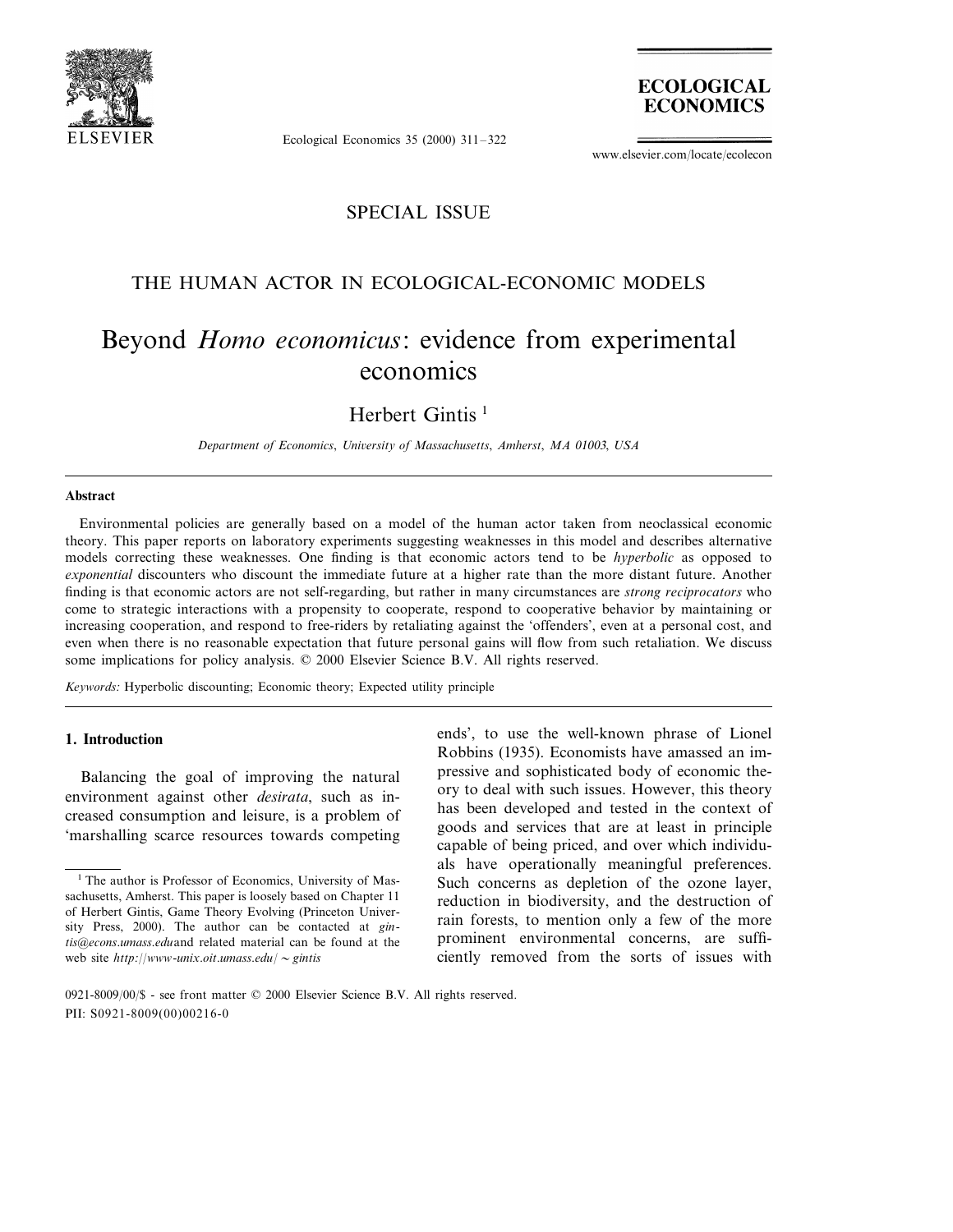which economists have traditionally dealt that it would be surprising if this body of theory did not require serious revisions to deal with environmental policy. And it does, indeed, require at least one such emendation, in the form of an expanded and revised model of the individual economic actor.

The standard model of the individual in economic theory, whom we shall call *Homo economicus*, has several characteristics that are relatively unproblematic in a market setting, but have potentially seriously misleading implications when applied outside this sphere. *H*. *economicus* comes to a choice situation with exogenously given and determinate preferences. These preferences apply to goods and services that are produced, consumed, and exchanged. *H*. *economicus* is self-interested, caring only about personal (or more broadly, familial) bundle of commodities, work, and leisure acquired. *H*. *economicus* is outcomeoriented, caring about social interactions only insofar as they affect his final consumption and wealth. Finally, *H*. *economicus* has a rate of time preference that allows him to allocate consumption over time in a consistent manner, reflecting his welfare and his concern for the welfare of future generations.<sup>2</sup>

Everyday observation attests to the fact that people sometimes fail to conform to this model. People succumb to harmful temptations, behave charitably and/or vengefully, and have a concern for fairness. Economists have placed little credence in such observations on the grounds that in a natural setting behaviors appearing to conform to such descriptions could simply be rational selfinterested behavior in the presence of reputation effects, asymmetric information, and unusual preferences. Some examples may make this point clear.

1. Drug addiction may seem a perfect example of people making choices that are not in their self-interest. However, a much larger fraction of those who try drugs either give them up or maintain their use at recreational levels than

become addicted. Therefore drug taking may be a risky behavior the net benefit of which is positive, even though it has a negative payoff for some.

- 2. Most charitable giving is not anonymous, and self-interested agents may act charitably to cultivate a reputation that benefits them with their family, neighbors, and coworkers. Similarly, acts of selfless heroism may give signals to others that ultimately materially benefit the hero.
- 3. Acts of vengeance are common, but such acts also serve the function of establishing the vengeful individual as someone who must be treated with great care. The cases where vengeance is taken to an excess that cannot plausibly be in the perpetrator's interest may simply be judgmental errors, or a mark of mental disorder afflicting a small fraction of people.
- 4. Generous acts towards neighbors, coworkers, and friends may be forms of self-interested reciprocity — called 'tit-for-tat' in the gametheoretic literature (Axelrod, 1984) and 'reciprocal altruism' (a misnomer, since it is not true altruism) in the biological literature (Trivers, 1971).
- 5. What seems like excessively risky behavior, or excessively present-oriented behavior, may simply reflect the individuals personal predilection for weighing future against present costs and benefits. Since there is no obvious objective means of determining the 'correct' rate of time preference, this behavior remains within the purview of *H*. *economicus*.

However, the development of axiomatic decision theory and more recently game theory have provided a rigorous context for distinguishing among alternative hypotheses concerning human behavior, by moving from everyday life to laboratory and field experiments allowing for a relatively controlled environment for testing alternative models of behavior. These theoretical constructs provide the tools for carefully modeling the conditions of social interaction, the characteristics of players, the rules of the game, the informational structure available to the participants, and the payoffs associated with particular decisions and

<sup>2</sup> Neoclassical economics prefers the term 'rational actor' to *H*. *economicus*. We avoid this term because there is nothing particularly 'rational' (or for that matter 'irrational') about his behavior.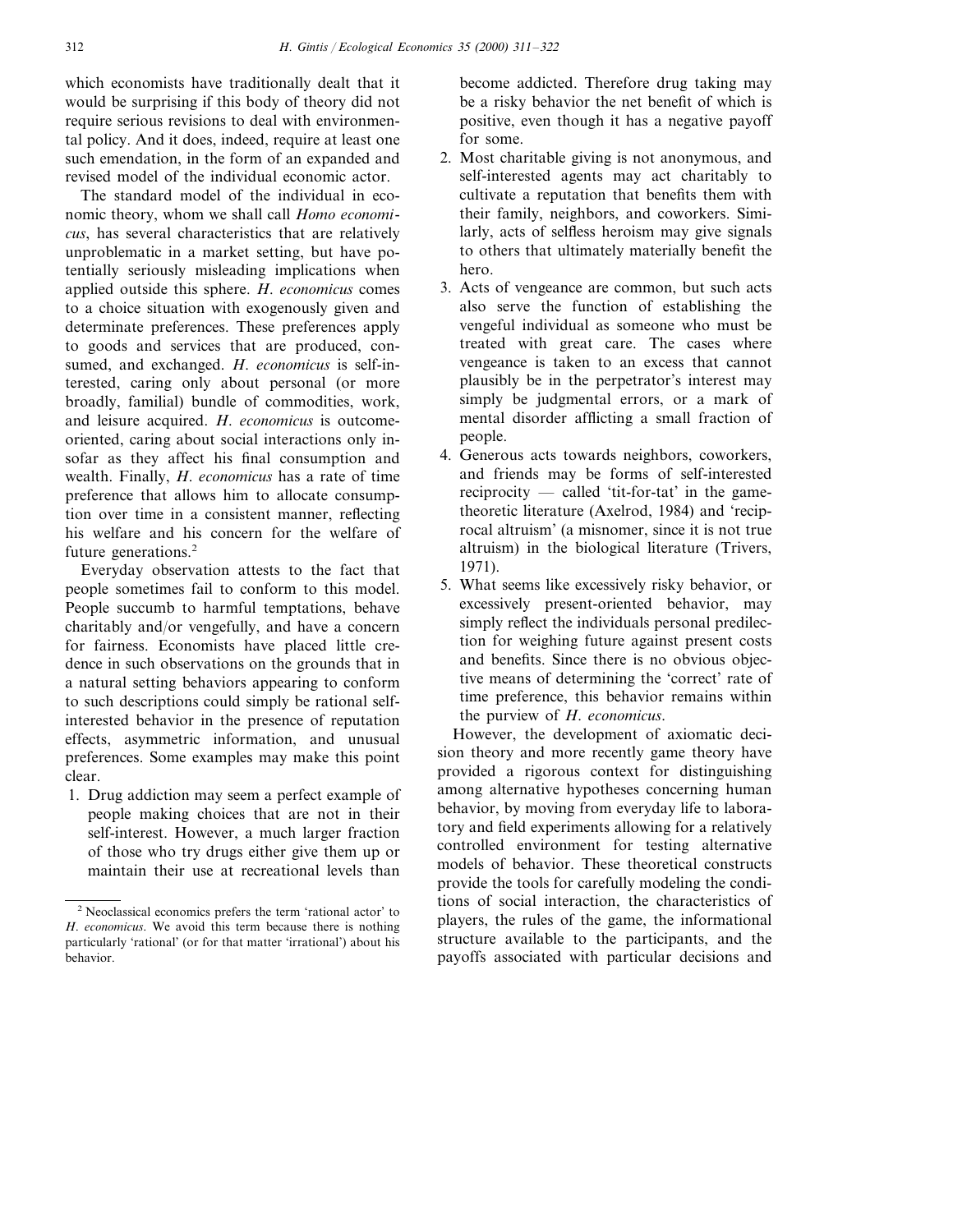strategic interactions. They have thus fostered the growth of *experimental economics* as a means of modeling human behavior.

While many of the predictions of traditional economic theory have been verified experimentally, many others have been decisively disconfirmed. I shall present here a body of evidence flowing from such experiments suggesting that the *H*. *economicus* model is incorrect outside of an anonymous market setting. I shall also make reference to a growing body of analytical models of human choice that are based on a broader and more accurate set of assumptions. First, we find that human decision-making systematically violates the axioms of decision theory. In particular, individuals betray a *status*-*quo bias*, and are *hyperbolic* rather than *exponential* discounters of benefits and costs that accrue in the future. Second, where agents can engage in strategic interaction, with the power to reward and punish the behavior of other players, the predictions of game theory generally fail. Second, actors in economic settings involving strategic interaction are cooperative and prosocial in a way not predicted by *H*. *economicus*. In particular, economic actors in many circumstances behave more like *Homo reciprocans* than *H*. *economicus*: they are *strong reciprocators* who come to strategic interactions with a propensity to cooperate, respond to cooperative behavior by maintaining or increasing cooperation, and respond to noncooperative free-riders by retaliating against the 'offenders', even at a personal cost, and even when there is no reasonable expectation that future personal gains will flow from such retaliation.

#### **2. Experiments in individual choice behavior**

A 'game against nature' involves a single agent choosing under conditions of uncertainty. For instance, uncertainty may be due to a random draw or a natural event (crop loss, death). A 'game against oneself' is a choice situation in which an agent optimizes over time, but cannot automatically precommit to carrying out in the future the plans being made in the present. In this section we present the results of laboratory studies of games against nature and ourselves.

# <sup>2</sup>.1. *Time inconsistency and hyperbolic discounting*

'Time consistency' means that the future actions required to maximize the current present value of utility remain optimal in the periods when the actions are to be taken. The central economic theorem on choice over time is that time consistency requires that the future be discounted at a fixed rate, independent of when the costs and benefits of the actions actually occur. People tend not be time consistent. Rather, they appear to have higher discount rates over payoffs in the near future than in the distant future. It follows that people often favor short-term gains that entail long-term losses. We often term this 'impulsivity' or 'weakness of will'. It follows that traditional benefit-cost analysis may underestimate the long-term benefits of environmental policies by discounting distant payoffs at too high a rate.3 Moreover, people do not have the same discount rate for all types of payoffs. In particular, in some circumstances laboratory subjects consistently exhibit *negative* discount rates.

Take, for instance, impulsive behavior. Economists want to argue that what appears to be 'impulsive' — such as cigarette smoking, drug use, unsafe sex, overeating — may in fact be welfare-maximizing for people who have high time discount rates or who prefer acts with high future costs. Controlled experiments in the laboratory cast doubt on this explanation, indicating that people exhibit a *systematic tendency to discount the near future at a higher rate than the distant future* (Chung and Herrnstein, 1967; Loewenstein and Prelec, 1992; Herrnstein and Prelec, 1992; Fehr and Zych, 1994; Kirby and

<sup>&</sup>lt;sup>3</sup> It has been argued that the very concept of discounting future benefits and costs is misguided. This position implies that benefits and costs should not be taken into account in assessing environmental policy, since without a discount rate (even zero, or negative), there is no way to aggregate costs and benefits across time. The fact that economic agents do not have time-consistent discount rates by no means justifies so extreme a position. Rather, it suggests that we cannot infer the terms according to which people are willing to make long-term tradeoffs from the risk-free interest rate or other measure of short-term discount rates.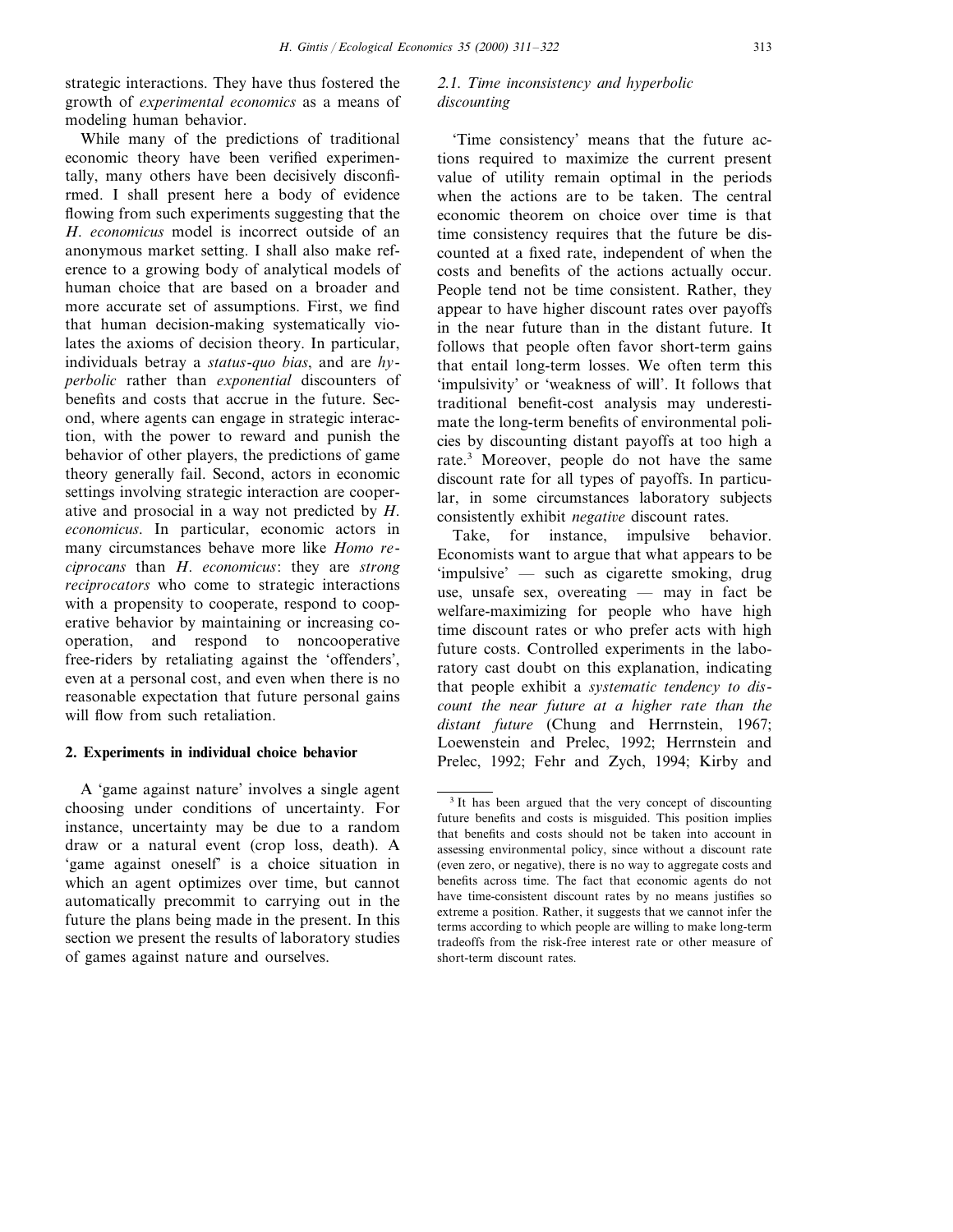Herrnstein, 1995). In fact, observed intertemporal choice appears to fit the model of *hyperbolic discounting* (Ainslie and Haslam, 1992; Ainslie, 1975; Laibson, 1997), first observed by Richard Herrnstein in studying animal behavior (Laibson and Rachlin, 1997).

In addition, agents have different rates of discount for different types of outcomes (Loewenstein, 1987; Loewenstein and Sicherman, 1991). For instance, suppose a subject in an experiment is offered two free dinners for oneself and a friend, one at a local fast-food restaurant, and one at the finest restaurant in the region. The subject is told he or she may take either one next weekend, and the second in 2 months from now. Economic theory tells us that with positive discount rates, the subject should take the expensive dinner now and the inexpensive one later. But in fact, most subjects opt for the inexpensive dinner before the expensive! When asked why, the subjects report that they enjoy the *anticipation* of having the really good meal (Loewenstein, 1987). In a similar experiment (Loewenstein and Sicherman, 1991), it is shown that, all else being equal (e.g. the total sum of payoffs is held constant), workers prefer increasing over declining wage profiles. This again can happen only if workers have a negative time discount rate. When asked why they chose as they did, subjects said that they considered pay increases as a reward for hard work, and that job motivation would be difficult to maintain with declining wages.

The implication for economic policy is that care must be taken to elicit valid long-term discount rates of voters and citizens for the particular policies and explicit social situations under consideration, rather than following the standard practice of discounting at the rate given by short term risk-free interest rates on financial markets, which are likely to be excessively high. This point is especially important for environmental policy since the benefits of conservation often lie far in the future and hence are treated as being virtually worthless in traditional benefit-cost analysis, which uses a discount rate in the range of 3% per year. Such a discount rate reduces a benefit that accrues in 100 years to about 4.75% of its future value, whereas at a discount rate of 1%, the present value is 36.6, which is about 7.1 times as great. At a zero discount rate, the present value is, of course the same today as in 100 years, which is thus about 21 times as great as with a  $3\%$  discount rate.

# <sup>2</sup>.2. *Choice under uncertainty*: *logic and heuristics*

The centerpiece of the theory of choice under uncertainty is the *expected utility principle*, which says that 'rational' agents choose among uncertain payoffs to maximize the expected utility of the payoffs. Von Neumann and Morgenstern (1944), Friedman and Savage (1948), Savage (1954) and Anscombe and Aumann (1963) showed that the expected utility principle can be derived from the assumption that agents have consistent preferences over an appropriate set of uncertain payoffs.

Laboratory testing of the *H*. *economicus* model of choice under uncertainty was initiated by the psychologists Daniel Kahneman and Amos Tversky. In a famous article in the journal *Science*, Tversky and Kahneman (1974) summarized their early research as follows:

How do people assess the probability of an uncertain event or the value of an uncertain quantity?...people rely on a limited number of heuristic principles which reduce the complex tasks of assessing probabilities and predicting values to simpler judgmental operations. In general, these heuristics are quite useful, but sometimes they lead to severe and systematic errors.

Subsequent research has strongly supported this assessment (Kahneman et al., 1982; Shafir and Tversky, 1992, 1995).

Although we still do not have adequate models of these heuristics, we do have the following general principles.

1. in judging whether an event or object *A* belongs to a class or process *B*, one heuristic people use is to consider whether *A* is *representative* of *B*, but not other relevant facts, such as the frequency of *B*. For instance, if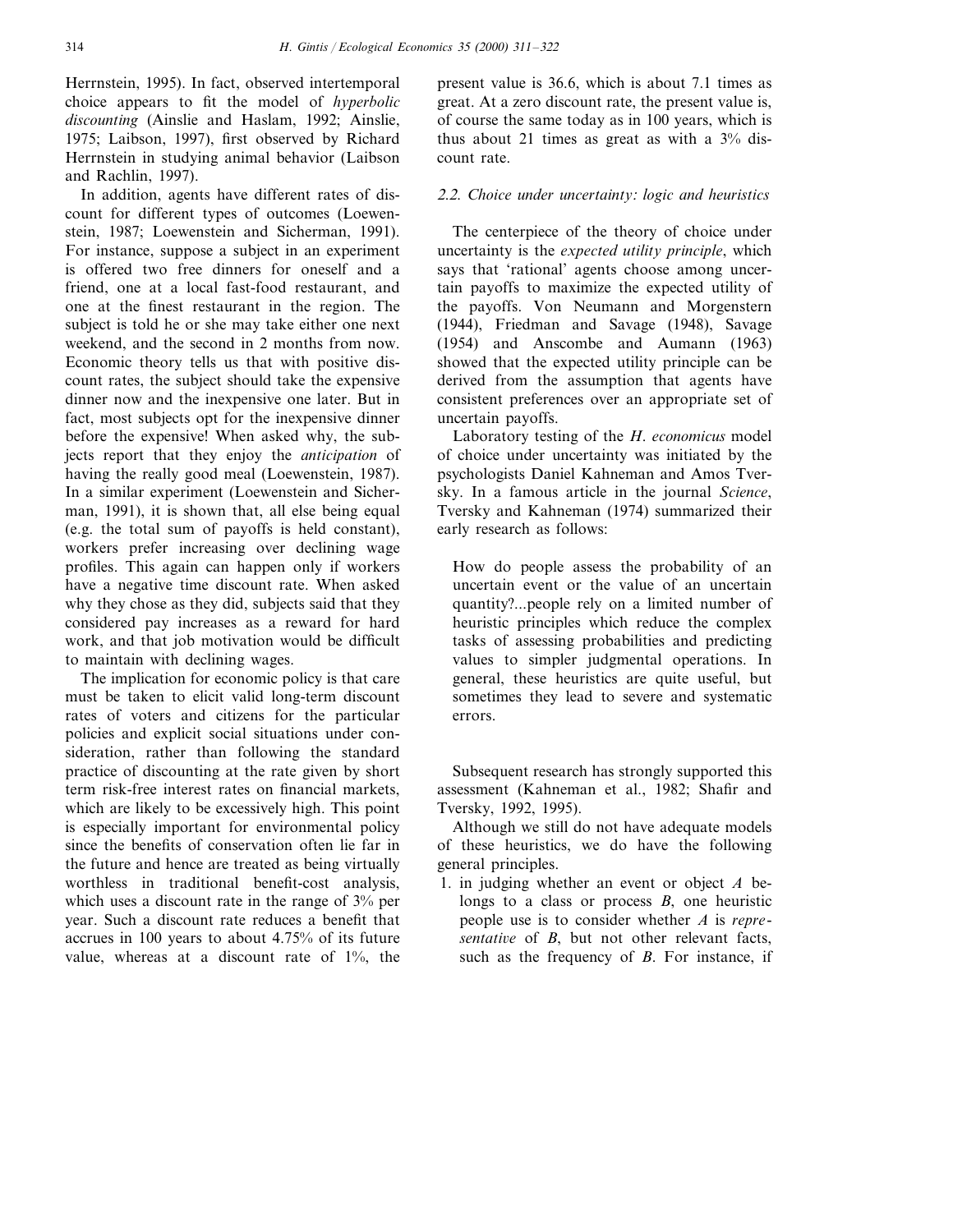informed that an individual has a good sense of humor and likes to entertain friends and family, and asked if the individual is a professional comic or a clerical worker, people are more likely to say the former, despite the fact that a randomly chosen person is much more likely to be a clerical worker than a professional comic, and many people have a good sense of humor, so there are many more clerical workers satisfying the description than professional comics.

2. in assessing the frequency of an event, people take excessive accounts of information that is easily *available* or highly *salient*, even though a selective bias is obviously involved. For this reason people tend to overestimate the probability of rare events, since such events are highly newsworthy while nonoccurrences are not reported.

The heuristics and social rules upon which people base their choices and preferences can be expected to reflect their well-being and their evaluation of social welfare only when there is a *feedback loop* from behavior, to social outcomes, to changes in behavior — a dynamic that operates appropriately in our daily lives, but is inoperative in dealing with global, long-term changes in environmental conditions. Other methods than assessing the 'revealed preferences' of citizens and taxpayers in determining environmental benefits and costs are thus worthy of exploration.

# 2.3. Loss aversion and status quo bias

The *H*. *economicus* model assumes that people react to the absolute level of payoffs, whereas experiments show that in fact they tend to privilege the *status quo* (their current position) and are sensitive to changes from the *status quo*. Thus experienced well-being is associated more with *changes* in income rather than with the *level* of income — see, for instance, Easterlin (1974, 1995), Lane (1991, 1993) and Oswald (1997).

Experimental evidence supports an even stronger assertion: people tend to exhibit *loss a*6*ersion*. Specifically, *people are about twice as averse to taking losses as to enjoying an equal level of gains* (Helson, 1964; Tversky and Kahneman, 1981b; Kahneman et al., 1990). This means, for

instance, that an individual may attach zero value to a lottery that offers an equal chance of winning 1000 and losing 500. This also implies that people are *risk*-*loving over losses*, while they remain riskaverse over gains. For instance, many individuals will choose a 50 probability of losing 2000 rather than losing 1000 with certainty (both have the same expected value, of course, but the former is riskier). The same individuals will choose a certain *gain* of 1000 over a 50% chance of a gain of 2000.

One implication of loss aversion is the *endowment effect* (Kahneman et al., 1991), according to which people place a higher value on what they possess than they place on the same things when they do not possess them. For instance, if you win a bottle of wine that you could sell for \$200, you may drink it rather than selling it, but you would never think of buying even a \$100 bottle of wine. Not only does the endowment effect exists, but there is evidence that people underestimate it, and hence cannot effectively correct for it in their choice behavior (Loewenstein and Adler, 1995).

Another implication is the existence of a *framing effect*, whereby one form of a lottery is strictly preferred to another, even though they have the same payoffs with the same probabilities (Tversky and Kahneman, 1981a). For instance, people prefer a price of \$10 plus a \$1 discount to a price of \$8 plus a \$1 surcharge. Framing is, of course, closely associated with the endowment effect, since framing usually involves privileging the initial state from which movements are assessed.

Yet another implication is a *status quo bias*, according to which individuals often prefer the *status quo* over any of the alternatives, but if one of the alternatives becomes the *status quo*, that too is preferred to any of the alternatives (Kahneman et al., 1991). The *status quo* makes sense if we recognize that any change can involve a loss, and since on the average gains do not offset losses, it is possible that any one of a number of alternatives might be preferred if it is the *status quo*.

If this experimental evidence is generally correct, the costs of reducing economic growth rates (which are reductions in future gains) must be weighted at about half the costs of current environmental destruction (which are reductions in current enjoyments). However, in evaluating the costs of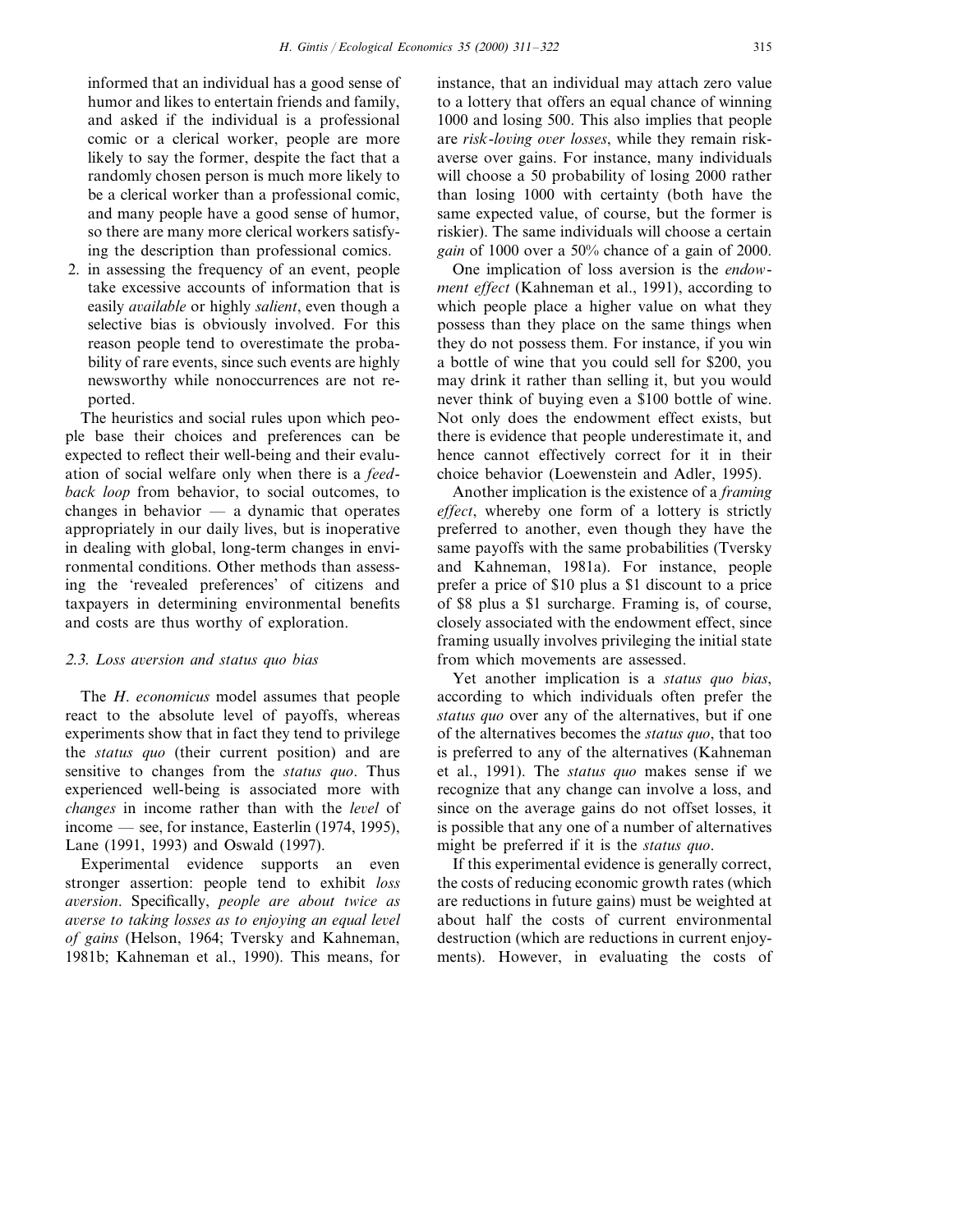future environment deterioration, future generations will experience a lower level of loss in welfare than would the current generation if obliged to live under the conditions of these future generations.

#### **3. Experiments in strategic interaction**

Many experimental games involve not games against nature or our (future) selves, but rather against (or with) others. In this section I will describe the results of some basic experimental games. As a basis for interpreting this broad range of experiments, I will introduce a new *persona* I call *H*. *reciprocans*. *H*. *reciprocans*' behavior in market situations, in which punishing and rewarding are impossible or excessively costly, is much like that of *H*. *economicus*. But *H*. *reciprocans* comes to strategic interactions with a propensity to cooperate, responds to cooperative behavior by maintaining or increasing his level of cooperation, and responds to noncooperative behavior by retaliating against the 'offenders', even at a personal cost, and even when there is no reasonable expectation that future personal gains will flow from such retaliation. When other forms of punishment are not available, *H*. *reciprocans* responds to defection with defection, leading to a downward spiral of non-cooperation. *H*. *reciprocans* is thus neither the selfless altruist of utopian theory, nor the selfish hedonist of neoclassical economics. Rather, *H*. *reciprocans* is a conditional cooperator whose penchant for reciprocity can be elicited under circumstances in which personal self-interest would dictate otherwise.

#### 3.1. *The ultimatum game*

In the *ultimatum game*, under conditions of anonymity, one player, called the 'proposer', is handed a sum of money, say \$10, and is told to offer any number of dollars, from \$1 to \$10, to the second player, who is called the 'responder'. The responder, again under conditions of anonymity, can either accept the offer, or reject it. If the responder accepts the offer, the money is shared accordingly. If the responder rejects the offer, both players receive nothing.

According to the *H*. *economicus* model, the responder will accept any offer, since something is better than nothing, and knowing this, the proposer will offer the minimum possible amount—in our case, 1. However, when actually played by subjects in an experimental setting, *the H*. *economicus outcome is almost never attained or even approximated*. In fact, as many replications of this experiment have documented, under varying conditions and with varying amounts of money, proposers routinely offer respondents very substantial amounts (50% of the total being the modal offer), and respondents frequently reject offers below 30% (Güth and Tietz, 1990; Roth et al., 1991; Camerer and Thaler, 1995). These results are obtained in experiments with stakes as high as 3 months earnings. For a review of ultimatum game experiments, see Güth and Tietz (1990), Roth (1995), and Camerer and Thaler (1995).

When asked why they offer more than the lowest possible amount, proposers commonly say that they are afraid that respondents will consider low offers unfair and reject them. When respondents reject offers, they give virtually the same reasons for their actions.<sup>4</sup>

The reader may suspect that it is not strong reciprocity, but rather a distaste for unequal divisions (and especially for being on the short side of an unequal division) that induces respondents to reject low offers in the ultimatum game. To test this possibility, Blount (1995) set up an ultimatum game in which a computer rather than the proposer generated the offer. When respondents were told of this fact, rejection rates fell dramatically, suggesting that the motive of punishment of a cooperative norm violation, not simply rejecting an unequal outcome, was at work.5

<sup>4</sup> In all of the above experiments a significant fraction of subjects (about a quarter, typically) conform to the self-interested preferences of *H*. *economicus*, and it is often the self-serving behavior of this minority that, when it goes unpunished, unravels initial generosity and cooperation when the game is repeated.

<sup>5</sup> Experiments also reveal that individuals are somewhat 'inequality averse', exhibiting a weak urge to reduce inequality when on top, and a relatively stronger urge to reduce inequality when on the bottom. For instance, Blount (1995) found that extremely unequal offers were likely to be rejected even when generated by a computer. For a model of this behavior, see Fehr and Schmidt (1999) and Gintis (2000, Ch. 11).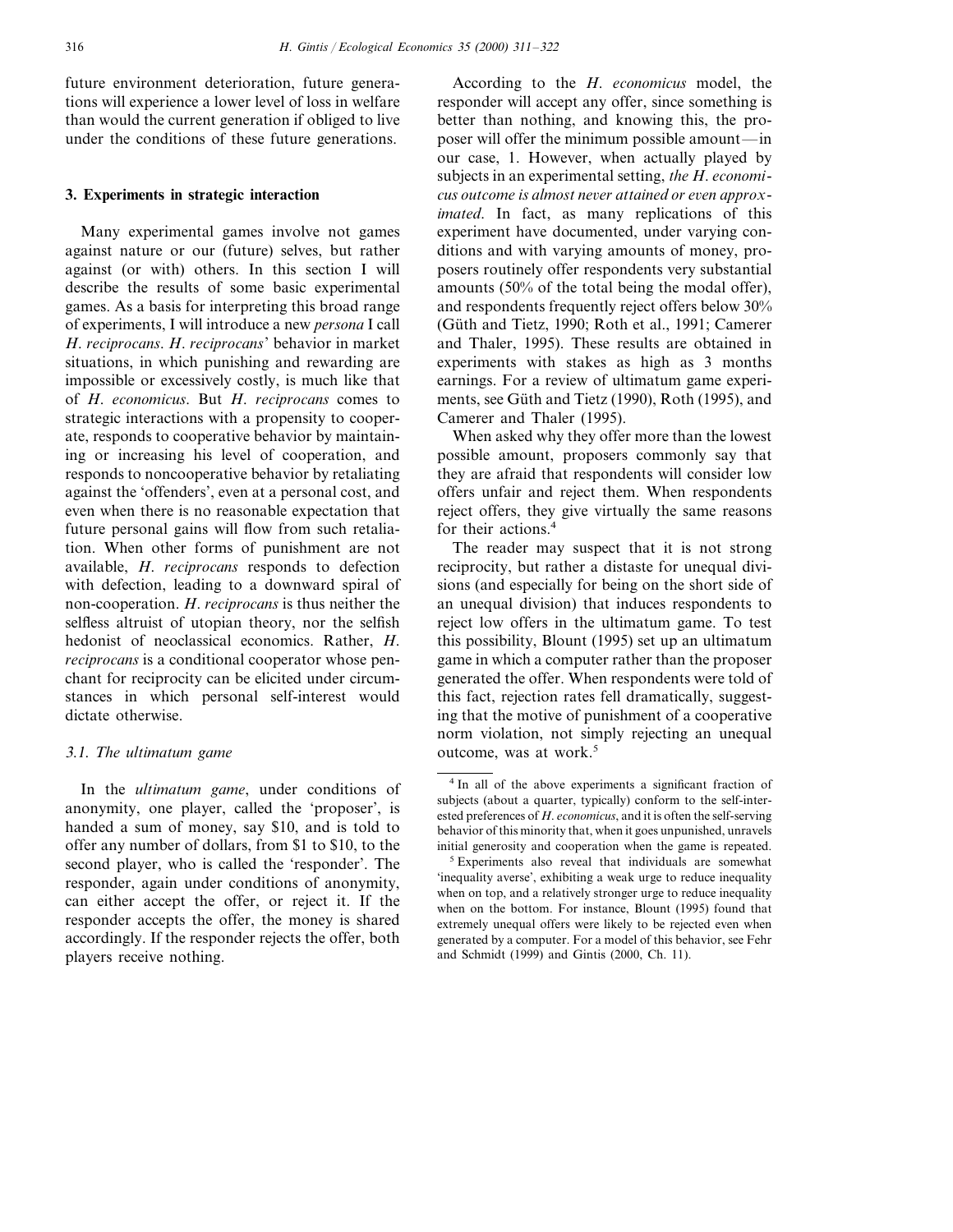# 3.2. *The public goods game*

Another important experimental setting in which strong reciprocity has been observed is that of the *public goods game*, designed to illuminate such problems as the voluntary payment of taxes and contribution to team and community goals. Public goods experiments have been run many times, under varying conditions, beginning with the pioneering work of the sociologist G. Marwell, the psychologist R. Dawes, the political scientist J. Orbell, and the economists R. Isaac and J. Walker in the late 1970s and early 1980s.<sup>6</sup> The following is a common variant of the game. Ten subjects are told that \$1 will be deposited in each of their 'private accounts' as a reward for participating in each round of the experiment. For every \$1 a subject moves from his 'private account' to the 'public account', the experimenter will deposit \$0.50 in the private accounts of each of the subjects at the end of the game. This process will be repeated ten times, and at then end, the subjects can take home whatever they have in their private accounts.

If all ten subjects are perfectly cooperative, each puts \$1 in the public account at the end of each round, generating a public pool of \$10; the experimenter then puts \$5 in the private account of each subject. After ten rounds of this, each subject has \$50. Suppose, by contrast, that one subject is perfectly selfish, while the others are cooperative. The selfish player keeps the \$1-per-round in his private account, whereas the cooperative players continue to put the \$1 in the public pool. In this case, the selfish subject who takes a free ride on the cooperative contributions of others ends up with \$55 at the end of the game, while the other players end up with \$45 each. But if all players opt for the selfish payoff, then no one contributes to the public pool, and each ends up with \$10 at the end of the game. And if one player cooperates, while the others are all selfish, that player will end up with \$5 at the end of the game, while the others will get \$15. It is thus clear that this is indeed an 'iterated prisoner's dilemma' — whatever other players do on a particular round a player's highest payoff comes from contributing nothing to the public account. If others cooperate, it is best to take a free ride; if others are selfish, it is best to join them. But if no one contributes, all receive less than they would had all cooperated.

Public goods experiments find that only a fraction of subjects conform to the *H*. *economicus* model, contributing nothing to the public account. Rather, in a one-stage public goods game, people contribute on average about half of their private account. The results in the early stages of a repeated public goods game are similar. In the middle stages of the repeated game, however, contributions begin to decay until at the end, they are close to the *H*. *economicus* level — i.e. zero.

Could we not explain the decay of public contribution by *learning*: the participants really do not understand the game at first, but once they hit upon the free-riding strategy, they apply it? Not at all. One indication that learning does not account for the decay of cooperation is that increasing the number of rounds of play (when this is known to the players) leads to a decline in the rate of decay of cooperation (Isaac et al., 1994). Similarly, Andreoni (1988) finds that when the whole process is repeated with the same subjects, the initial levels of cooperation are restored, but once again cooperation decays as the game progresses. Andreoni (1995) suggests a *H*. *reciprocans* explanation for the decay of cooperation: publicspirited contributors want to retaliate against freeriders and the only way available to them in the game is by not contributing themselves.

# 3.3. *The public goods game with retaliation*

Could the decay of cooperation in the public goods game be due to cooperators retaliating against free-riders by free-riding themselves? Subjects often report this behavior retrospectively. More compelling, however, is the fact that when subjects are given a more constructive way of punishing defectors, they use it in a way that helps sustain cooperation (Dawes et al., 1986; Sato 1987; Yamagishi 1988a,b, 1992).

For instance, in Ostrom et al. (1992) subjects interacted for about 25 periods in a public goods

<sup>6</sup> For a summary of this research and an extensive bibliography, see Ledyard (1995).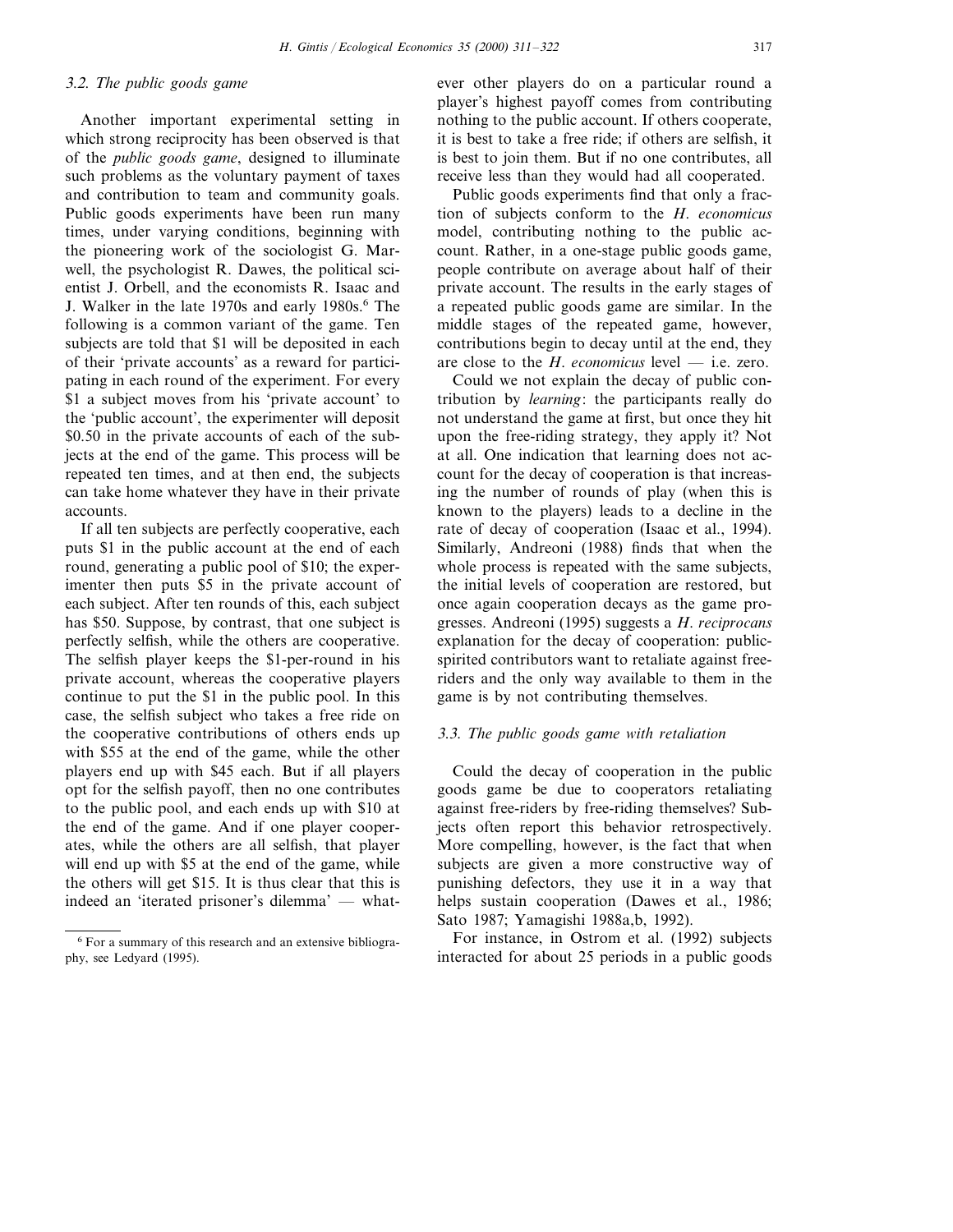game, and by paying a 'fee', subjects could impose costs on other subjects by 'fining' them. Since fining costs the individual who uses it, but the benefits of increased compliance accrue to the group as a whole, no self-interested *H*. *economicus* will pay the fee, so no player is ever punished for defecting, and all self-interested players defect by contributing nothing to the public account. However, the authors found a significant level of punishing behavior. The experiment was then repeated with subjects being allowed to communicate, but without being able to make binding agreements. In the framework of the *H*. *economicus* model, such communication is called *cheap talk*, and cannot lead to cooperation, since there is no cost to reneging on a promise. But in fact such communication led to almost perfect cooperation (93) with very little sanctioning (4).

The design of the Ostrom et al. study allowed individuals to engage in strategic behavior, since costly retaliation against defectors could increase cooperation in future periods, yielding a positive net return for the retaliator. It is true that logical thinking rules out such a strategy for the 'rational agents' of traditional economics, but we know that individuals are in fact not 'rational' in this sense — in fact they are more rational, in that when subjects interact in finitely repeated games, they do better than the 'rational' agents of neoclassical economics, as reported in McKelvey and Palfrey (1992) and Gintis (2000, Ch. 2). What happens if we remove *any possibility* of retaliation being strategic? This is exactly what Fehr and Gächter (2000) studied. They set up a repeated public goods game with the possibility of costly retaliation, but they ensured that group composition changed *in every period* so subjects knew that costly retaliation could not confer any pecuniary benefit to those who punish. Nonetheless, punishment of free-riding was prevalent and gave rise to a large and sustainable increase in cooperation levels. Indeed, even on the last round of the game cooperation remains at a very high level.

# 3.4. *The common pool resource game*

In 1968 Garrett Hardin wrote a famous article in the journal *Science* entitled 'The Tragedy of the

Commons' (Hardin, 1968). The term 'commons' referred originally to the region of an English village that belonged to the villagers as a group, and on which villagers were permitted to graze their sheep or cows. The 'tragedy' in the tragedy of the commons was that the commons tended to be overgrazed, since each villager would graze to the point where the *private* costs equals the benefits, whereas grazing imposed additional *social* costs on the rest of the community. This situation applies to what are termed *common pool resources* in general. Some involve social problems of the highest environmental importance, including air and water pollution, overfishing, overuse of antibiotics, excessive groundwater use, and overpopulation.

The general implication from Hardin's analysis was that some centralized entity, such as a national government or international agency, would have to step in to prevent the tragedy by regulating the common. The historical experience in regulating the commons was, however, a patchwork of successes and failures. Elinor Ostrom (1990) published an influential book, *Governing the Commons*, suggesting that the Hardin analysis did not apply generally, since local communities often had ways of self-organizing and self-governing to prevent overexploitation of the commons, and that government policy often exacerbated rather than ameliorated the problem by undermining the social connections on which local regulation was based.

When formalized as a game, the common pool resource problem is simply an *n*-person repeated prisoner's dilemma, in which each player hopes the other players will cooperate (not take too much of the common resource), but a player who acts like *H*. *economicus* will defect (take too much) no matter what the others do. In fact, both in real world and experimental settings, under the appropriate conditions we see much more cooperation than predicted by the *H*. *economicus* model.

Ostrom et al. (1994) used both experimental and field data to test game-theoretic models of common pool resources. They found more spontaneous cooperation in the field studies than predicted, and when communication and sanctioning were permitted in the laboratory, the level of cooperation became quite high.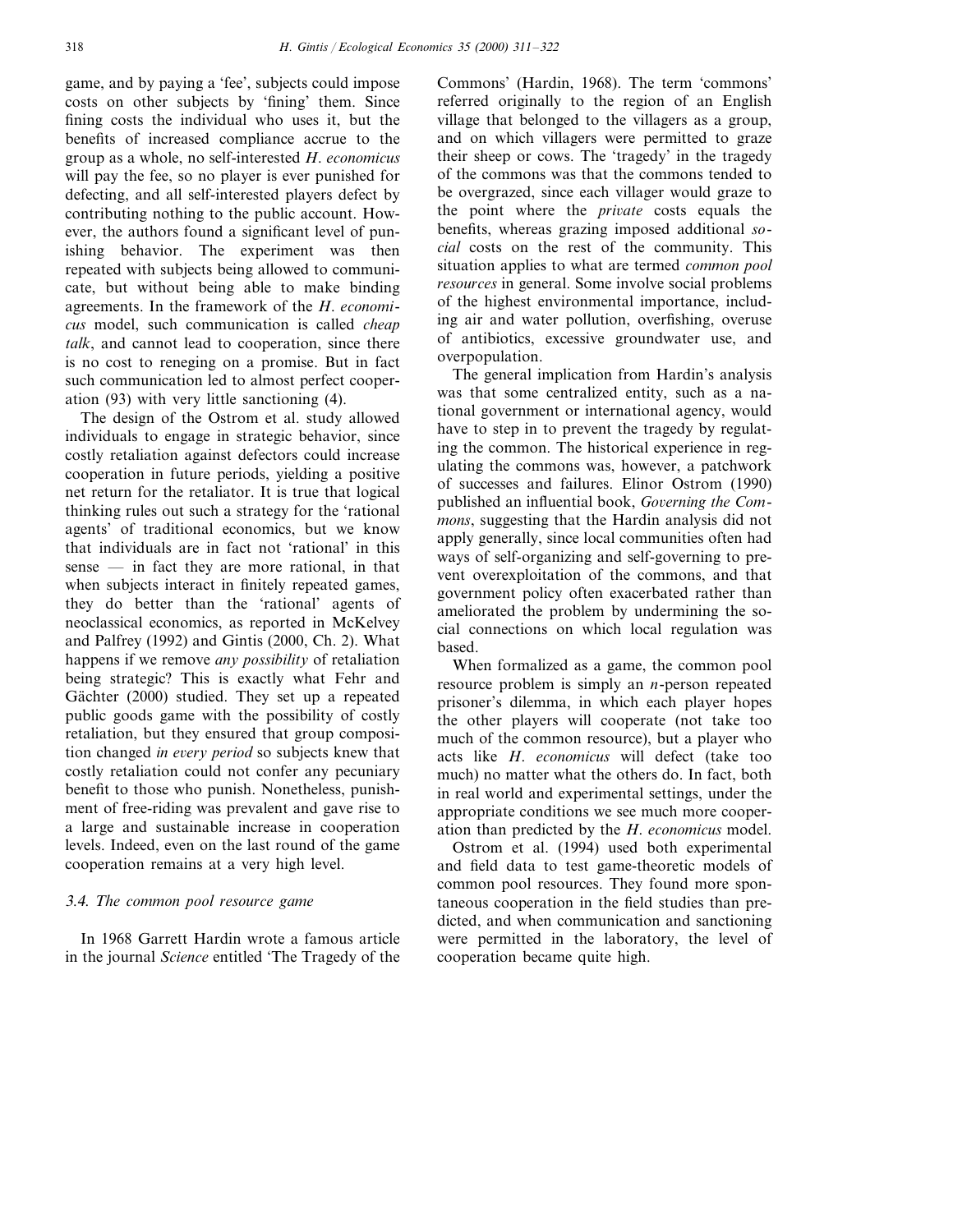While common pool resource and public goods games are equivalent for *H*. *economicus*, people treat them quite differently in practice. This is because the *status quo* in the public goods game is the individual keeping all the money in the private account, while the *status quo* in the common pool resource game the resource not being used at all. This is a good example of a *framing effect*, since people measure movements from the *status quo*, and hence tend to undercontribute in the public goods game, and overcontribute (underexploit) in the common pool resource game, compared to the social optimum (Ostrom, 1998).

It is clear that in the real world, of course, communities often do *not* manage their common pool resources well. The point of Ostrom's work is to identify the sources of failure, not to romanticize small communities and informal organization. The management of common pool resources fails, for instance, when communities are so large that it pays to form a local coalition operating against the whole community, or when resources are so unequally distributed that it pays the wealthy to defect on the nonwealthy and conversely (Hackett et al., 1994; Bardhan et al., 1999).

# **4. Interpreting experimental results**

How are we to interpret the various empirical results documented above? When the results of experiments contradict received wisdom in economics, many economists reject the experiments rather than received wisdom. For instance, in the ultimatum game, individuals frequently choose zero payoffs when positive payoffs are available. Critics claim that subjects have not learned how to play the game and are confused by the unreality of the experimental conditions, so their behavior does not reflect real life. Moreover whatever experimentalists do to improve laboratory protocols (e.g. remove cues and decontextualize situations) the critics deem as insufficient, and the experimentalists complain among themselves that the critics are simply dogmatic enemies of the 'scientific method'.

To move beyond this impasse we must recognize that the critics are correct in sensing some fundamental difference between experiments in social interaction and the traditional experimental method in natural science, and that experimental results must be interpreted more subtly than is usually done. The upshot is, however, an even stronger vindication of the experimental method, and an even deeper challenge to the received wisdom.

Laboratory experiments are a means of controlling the social environment so that experiments can be replicated and the results from different experiments can be compared. In physics and chemistry the experimental method has the additional goal of *eliminating all influ*ences on the behavior of the object of study except *those controlled by the experimenter*. This goal can be achieved because elementary particles, and even chemical compounds, are completely interchangeable, given a few easily measurable characteristics (atomic number, energy, spin, chemical composition, and the like). Experiments in human social interaction, however, *cannot* achieve this goal, even in principle, because experimental subjects bring their personal history with them into the laboratory. Their behavior is therefore *ineluctably* an interaction between the subject's personal history and the experimenter's controlled laboratory conditions.

Neither personal history nor general cultural/ genetic evolutionary history has prepared subjects for the ultimatum, public goods, common pool resource, and other games that we shall describe below. In fact, an agent reacts to a totally novel situation by first assigning the situation to one of a small number of pre-given *situational contexts*, and then deploying the behavioral repertoire — payoffs, probabilities, and actions appropriate to that context. We may call this *choosing a frame* for interpreting the experimental situation.

The results of the ultimatum game, for instance, suggest that in a two-person bargaining situation, in the absence of other cues, the situational context applied by the subject involves 'sharing'. Suppose we change the rules such that both proposer and respondent are members of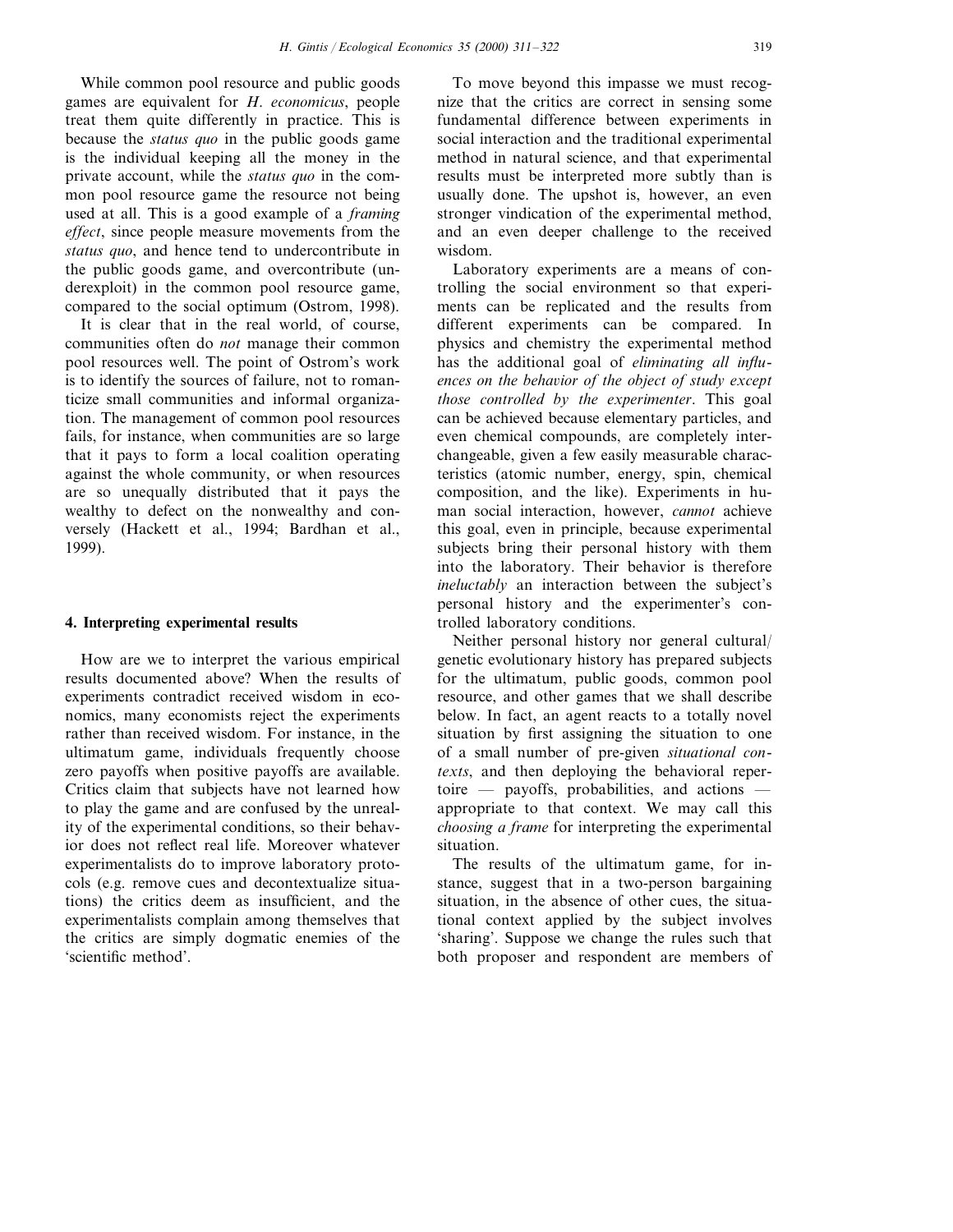different *teams* and each is told that their respective winnings will be paid to the team rather than the individual. A distinct situational context involving 'winning' is now often deemed appropriate, dictating acting on behalf of one's team and suppressing behaviors that would be otherwise individually satisfying—such as 'sharing'. In this case proposers offer much less, and respondents very rarely reject positive offers (Shogren, 1989). Similarly, if the experimenters introduce notions of property rights into the strategic situation (e.g. that the proposer in an ultimatum game has 'earned' or 'won' the right to this position), then motivations concerning 'fairness' are considerably attenuated in the experimental results (Hoffman et al., 1994, 1996).

In short, laboratory experiments elucidate how subjects identify situational contexts and then describe how agents react to the formal parameters and material payoffs, subject to the situational contexts they have identified.

## **5. Conclusion: self-interest and rationality**

The culture surrounding economics as a discipline fosters the belief that rationality implies self-interest, outcome-orientation, and time-consistency. If this were correct, we would have to call real-life humans hopelessly irrational. The economist's treatment of rationality, however, cannot be supported.

A *rational agent* is one who draws conclusions logically from given premises, whose premises are defensible by reasoned argument, who uses evidence dispassionately in evaluating factual assertions, and more technically, who optimizes subject to constraints under conditions of limited information and costly decision-making.

I have never encountered a credible argument supporting the assertion that rationality in this sense implies self-interest, outcome-orientation, or time-consistency. In particular, it is just as 'rational' for me to prefer to have *you* enjoy a fine meal as for me to enjoy the meal myself. It is just as 'rational' for me to care about the rain forests as to care about my beautiful cashmere sweater. And it is just as 'rational' to reject an unfair offer as it is to discard an ugly article of clothing. Supporters of the traditional model of self-interested actors often suggest that the process of Darwinian evolution will weed out altruistic and other non-self-interested actors, but there are general arguments (see Sober and Wilson (1998) and references therein) and analytical models (see Gintis (2000), Ch. 11 and references therein) that show that this need not be the case.

It is clear that economic theory has much to offer in formulating principles of environmental regulation and in evaluating environmental policies, but its contributions will be considerably more valuable when *H*. *economicus* is replaced by a more accurate model of individual choice and strategic interaction.

# **Acknowledgements**

I would like to thank the MacArthur Foundation for research support.

# **References**

- Ainslie, G., 1975. Specious reward: a behavioral theory of impulsiveness and impulse control. Psychol. Bull. 82, 463– 496.
- Ainslie, G., Haslam, N., 1992. Hyperbolic discounting. In: Loewenstein, G., Elster, J. (Eds.), Choice Over Time. Russell Sage, New York, pp. 57–92.
- Andreoni, J., 1988. Why free ride? strategies and learning in public good experiments. J. Pub. Econ. 37, 291–304.
- Andreoni, J., 1995. Cooperation in public goods experiments: kindness or confusion. Am. Econ. Rev. 85 (4), 891–904.
- Anscombe, F., Aumann, R., 1963. A definition of subjective probability. Annals Math. Stat. 34, 199–205.
- Axelrod, R., 1984. The Evolution of Cooperation. Basic Books, New York.
- Bardhan, P., Bowles, S., Gintis, H., 1999. Wealth inequality, credit constraints, and economic performance. In: Atkinson, A., Bourguignon, F. (Eds.), Handbook of Income Distribution. North-Holland, Dordrecht.
- Blount, S., 1995. When social outcomes aren't fair: the effect of causal attributions on preferences. Organ. Behav. Hum. Decis. Process. 63(2), 131–144.
- Camerer, C., Thaler, R., 1995. Ultimatums, dictators, and manners. J. Econ. Perspect. 9, 209–219.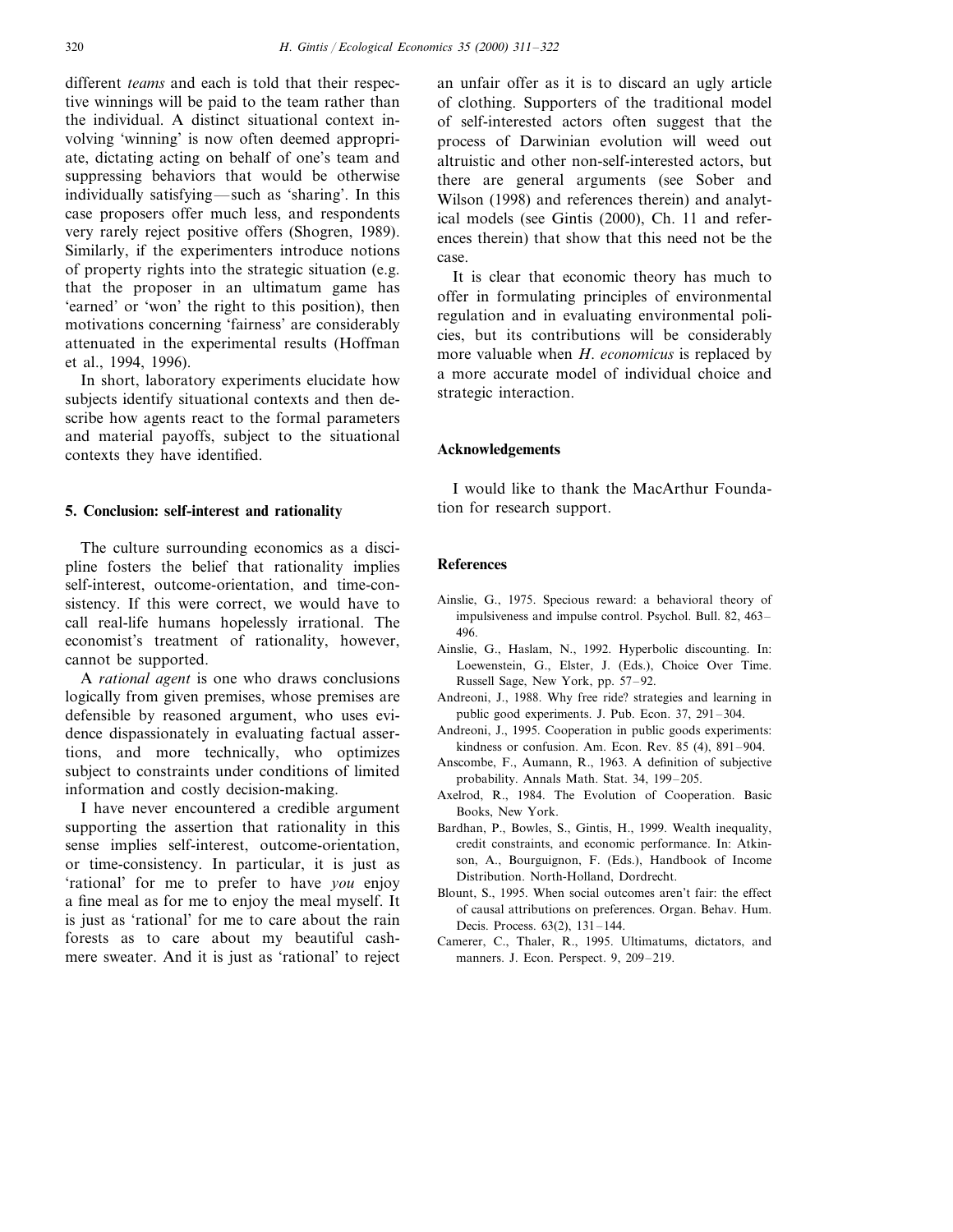- Chung, S.-H., Herrnstein, R.J., 1967. Choice and delay of reinforcement. J. Exp. Anal. Behav. 10, 67–74.
- Dawes, R.M., Orbell, J.M., Van de Kragt, J.C., 1986. Organizing groups for collective action. Am. Pol. Sci. Rev. 80, 1171–1185.
- Easterlin, R.A., 1974. Does Economic Growth Improve the Human Lot? Some Empirical Evidence. In: Nations and Households in Economic Growth: Essays in Honor of Moses Abramovitz, Academic Press, New York.
- Easterlin, R.A., 1995. Will raising the incomes of all increase the happiness of all? J. Econ. Behav. Organ. 27, 35– 47.
- Fehr, E., Schmidt, K.M., 1999. A theory of fairness, competition, and cooperation. Quart. J. Econ. 114, 817–868.
- Fehr, E., Zych, P., 1994. The Power of Temptation: Irrationally Myopic Excess Consumption in an Addiction Experiment, Unpublished Manuscript, University of Zurich.
- Fehr, E., Gächter, S., 2000. Cooperation and Punishment, American Economic Review, forthcoming.
- Friedman, M., Savage, L.J., 1948. The utility analysis of choices involving risk. J. Political Econ. 56, 279–304.
- Gintis, H., 2000. Game Theory Evolving. Princeton University Press, NJ.
- Güth, W., Tietz, R., 1990. Ultimatum bargaining behavior: a survey and comparison of experimental results. J. Econ. Psychol. 11, 417–449.
- Hackett, S., Schlager, E., Walker, J., 1994. The role of communication in resolving commons dilemmas: experimental evidence with heterogeneous appropriators. J. Environ. Econ. Manag. 27, 99–126.
- Hardin, G., 1968. The tragedy of the commons. Science 162, 1243–1248.
- Helson, H., 1964. Adaptation Level Theory: An Experimental and Systematic Approach to Behavior. Harper and Row, New York.
- Herrnstein, R.J., Prelec, D., 1992. A theory of addiction. In: Loewenstein, G., Elster, J. (Eds.), Choice over Time. Russell, Sage, New York, pp. 331–360.
- Hoffman, E., McCabe, K., Smith, V.L., 1996. Social distance and other-regarding behavior in dictator games. Am. Econ. Rev. 86, 653–660.
- Hoffman, E., McCabe, K., Shachat, K., Smith, V.L., 1994. Preferences, property rights, and anonymity in bargaining games. Games Econ. Behav. 7, 346–380.
- Isaac, R.M., Walker, J.M., Williams, A.W., 1994. Group size and voluntary provision of public goods: experimental evidence utilizing large groups. J. Public Econ. 54,  $1 - 36$ .
- Kahneman, D., Knetch, J.L., Thaler, R.H., 1990. Experimental tests of the endowment effect and the Coase theorem. J. Pol. Econ. 98 (6), 1325–1348.
- Kahneman, D., Knetch, J.L., Thaler, R.H., 1991. The endowment effect, loss aversion, and status quo bias. J. Econ. Persp. 5 (1), 193–206.
- Kahneman, D., Slovic, P., Tversky, A., 1982. Judgment under Uncertainty: Heuristics and Biases. Cambridge University Press, Cambridge, UK.
- Kirby, K.N., Herrnstein, R.J., 1995. Preference reversals due to myopic discounting of delayed reward. Psychol. Sci. 6  $(2), 83-89.$
- Laibson, D., 1997. Golden eggs and hyperbolic discounting. Quart. J. Econ. 112 (2), 443–477.
- Laibson, D., Rachlin, H., 1997. The Matching Law: Papers on Psychology and Economics by Richard Herrnstein, Harvard University Press, Cambridge, MA.
- Lane, R., 1991. The Market Experience. Cambridge University Press, Cambridge, UK.
- Lane, R.E., 1993. Does money buy happiness? The Public Interest 113, 56–65.
- Ledyard, J.O., 1995. Public Goods: A Survey of Experimental Research. In: Kagel, J.H., Roth, A.E. (Eds.), The Handbook of Experimental Economics. Princeton University Press, Princeton, NJ, pp. 111–194.
- Loewenstein, G., 1987. Anticipation and the valuation of delayed consumption. Econ. J. 97, 666–684.
- Loewenstein, G., Adler, D., 1995. A bias in the prediction of tastes. Econ. J. 105 (431), 929–937.
- Loewenstein, G., Prelec, D., 1992. Anomalies in intertemporal choice: evidence and an interpretation. Quart. J. Econ. 57, 573–598.
- Loewenstein, G., Sicherman, N., 1991. Do workers prefer increasing wage profiles? J. Labor Econ. 91 (1), 67–84.
- McKelvey, R.D., Palfrey, T.R., 1992. An experimental study of the centipede game. Econometrica 60, 803–836.
- Ostrom, E., 1990. Governing the Commons: The Evolution of Institutions for Collective Action. Cambridge University Press, Cambridge, UK.
- Ostrom, E., 1998. A behavioral approach to the rational choice theory of collective action. Am. Political Sci. Rev. 92 (1), 1–21.
- Ostrom, E., Walker, J., Gardner, R., 1992. Covenants with and without a sword: self-governance is possible. Am. Political Sci. Rev. 86 (2), 404–417.
- Ostrom, E., Gardner, R., Walker, J., 1994. Rules, Games, and Common-Pool Resources. University of Michigan Press, Ann Arbor.
- Oswald, A.J., 1997. Happiness and economic performance. Econ. J. 107 (445), 1815–1831.
- Robbins, L., 1935. An Essay on the Nature and Significance of Economic Science. Macmillan, London.
- Roth, A., 1995. Bargaining experiments. In: Kagel, J., Roth, A. (Eds.), The Handbook of Experimental Economics. Princeton University Press, Princeton, NJ.
- Roth, A.E., Prasnikar, V., Okuno-Fujiwara, M., Zamir, S., 1991. Bargaining and market behavior in Jerusalem, Ljubljana, Pittsburgh, and Tokyo: an experimental study. Am. Econ. Rev. 81 (5), 1068–1095.
- Sato, K., 1987. Distribution and the cost of maintaining common property resources. J. Exp. Soc. Psychol. 23, 19–31.
- Savage, L.J., 1954. The Foundations of Statistics. Wiley, New York.
- Shafir, E., Tversky, A., 1992. Thinking through uncertainty: nonconsequential reasoning and choice. Cogn. Psychol. 24 (4), 449–474.